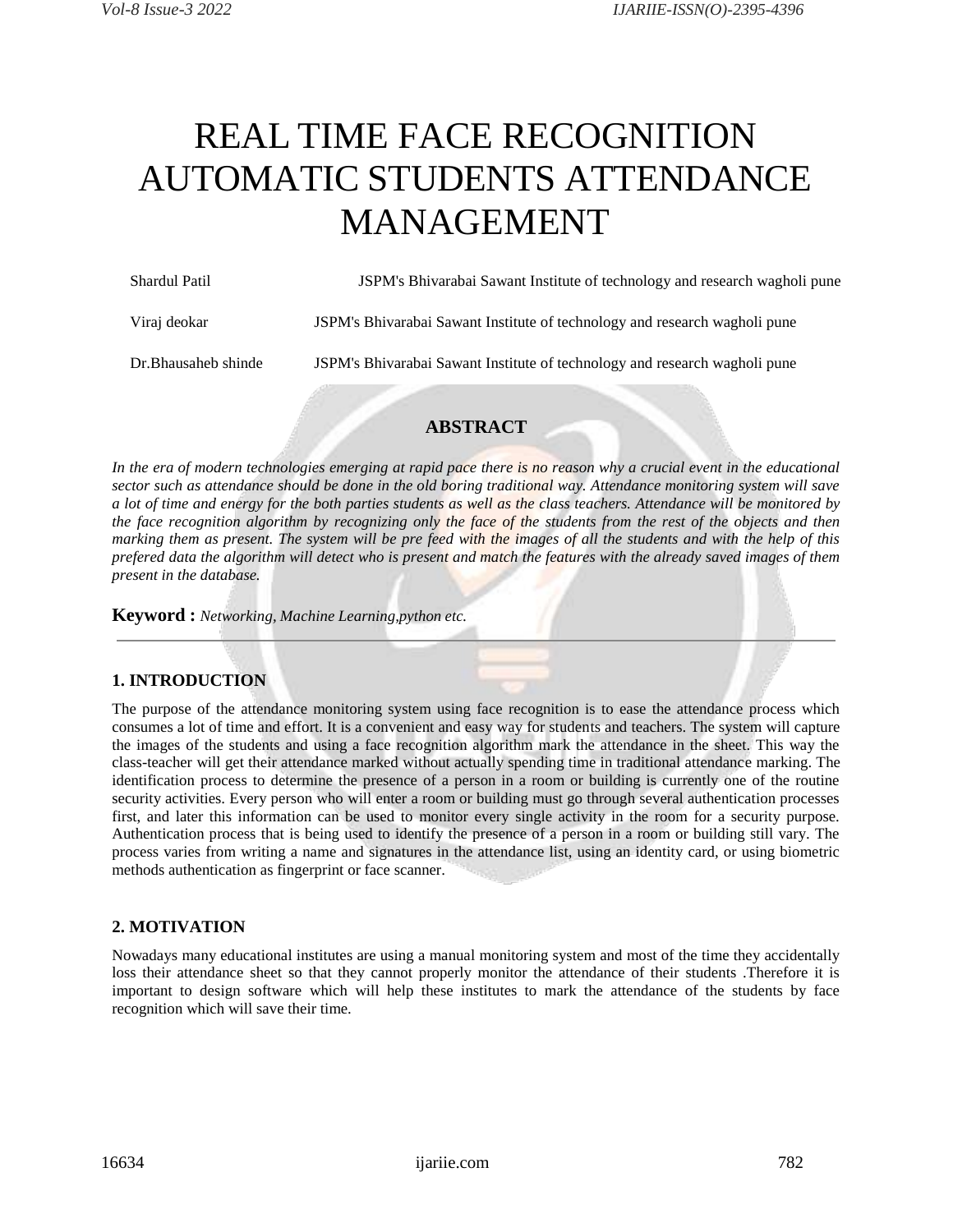# **2.1BASIC FLOWCHART DIAGRAM**



**Fig-1 Basic Flowchart of Attendance System**

# **3. LITERATURE SURVEY**

| Sr.<br>No. | Paper<br><b>Name/Author</b>                                                | <b>Publication</b><br>Year | <b>Methodology</b>                                                                                                                                                            | <b>Conclusion</b>                                                                                                                                                                                                    |
|------------|----------------------------------------------------------------------------|----------------------------|-------------------------------------------------------------------------------------------------------------------------------------------------------------------------------|----------------------------------------------------------------------------------------------------------------------------------------------------------------------------------------------------------------------|
| 1.         | Monica.C,<br>Nithya.R,<br>Prarthana.M,<br>Sonika.S.V,<br>Dr.M.Ramakris hna | 2017                       | The design is<br>expressed in<br>sufficient detail so as<br>to enable all the<br>developers to<br>understand the<br>nderlying architecture<br>of the<br>Attendance<br>system. | The Existing system is a manual entry for<br>the Admin and also<br>Faculty. Here the attendance will be<br>carried out in the hand written registers.<br>Maintaining the records for the Faculty is a<br>tedious job |

| 2. | Abdoulrahman<br>Mohammad,<br>Mohammad Elmi<br>Hassan<br>Muslim Musa | 2018 | In this we study<br>it capable of<br>eliminating time<br>wasted during<br>manual collection<br>of attendance and<br>for the educational<br>administration | The new system has been<br>designed as per the user<br>requirements so as to fulfill<br>almost all of them.<br>-User friendly<br>-Report<br>Generation<br>-Less paperwork |
|----|---------------------------------------------------------------------|------|-----------------------------------------------------------------------------------------------------------------------------------------------------------|---------------------------------------------------------------------------------------------------------------------------------------------------------------------------|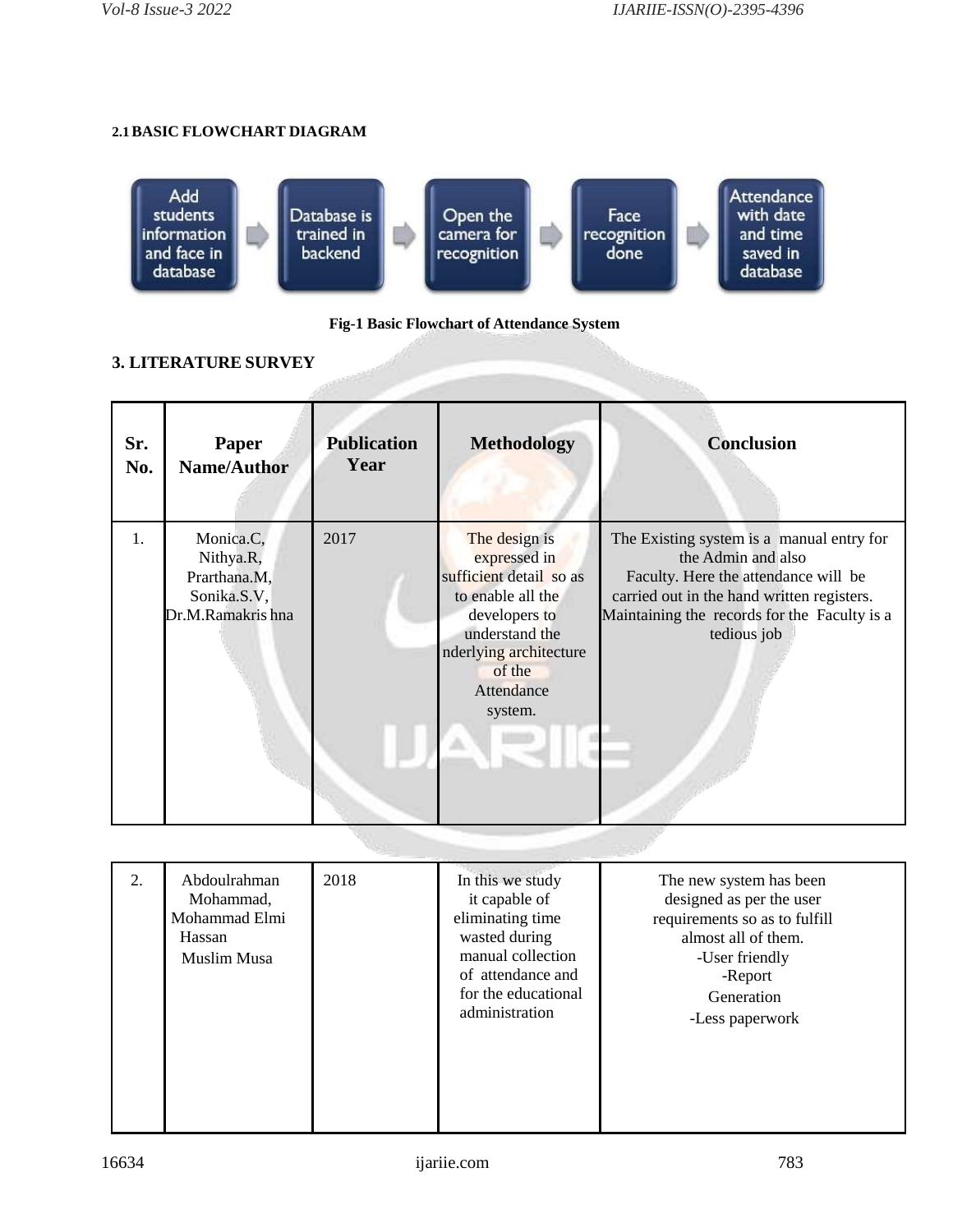# **4.SOFTWARE REQUIREMENTS AND SPECIFICATION**

## **4.1 INTRODUCTION**

## **4.1.1 PROJECT SCOPE**

The scope of the system is to reduce the time of the teacher as well as student which they wasted by doing traditional attendance.

## **4.1.2 USER CLASSES AND CHARACTERISTICS**

Identify the various user classes that you anticipate will use this product. User classes may be differentiated based on frequency of use, subset of product functions used, technical expertise, security or privilege levels, educational level, or experience. Describe the pertinent characteristics of each user class. Certain requirements may pertain only to certain user classes. Distinguish the most important user classes for this product from those who are less important to satisfy.

## **4.1.3 ASSUMPTIONS AND DEPENDENCIES**

This document will provide a general description of our project, including user requirements, product perspective, and overview of requirements, general constraints. In addition, it will also provide the specific requirements and functionality needed for this project such as interface, functional requirements and performance requirements.

## **4.2. FUNCTIONAL REQUIREMENTS**

Functional user requirements may be high-level statements of what the system should do but functional system requirements should also describe clearly about the system services in detail.

## **4.3 EXTERNAL INTERFACE REQUIREMENTS**

#### **4.3.1 USER INTERFACE**

The user interface for the software shall be compatible with any Android version by which the user can access to the system. The user interface shall be implemented using any tool or software package like Android Studio, MYSQL etc.

#### **4.3.2 HARDWARE INTERFACE**

Since the application must run over the internet, the hardware shall be required to connect the internet to the hardware which is an android device for the system

## **4.3.3 SOFTWARE INTERFACE**

This system is a Single-user, multi-tasking environment. It enables the user to interact with the server and to interact with the server to show the animal information also leaves a record in the inbuilt database. It uses Java and android as the front end programming tool and MySQL as the back end application tool.

#### **4.3.4 COMMUNICATION INTERFACE**

The e-store system shall use the HTTP protocol for communication over the internet and for the intranet communication will be through TCP/IP protocol suite.

## **4.4. NON FUNCTIONAL REQUIREMENTS**

#### **4.4.1 PERFORMANCE REQUIREMENTS**

System can produce results faster on 2GB/4GB of RAM.It may take LESS time for peak loads at the main node. The system will be available 100% of the time. Once there is a fatal error, the system will provide understandable feedback to the user.

#### **4.4.2 SAFETY AND SECURITY REQUIREMENTS**

The system is designed in modules where errors can be detected and fixed easily.